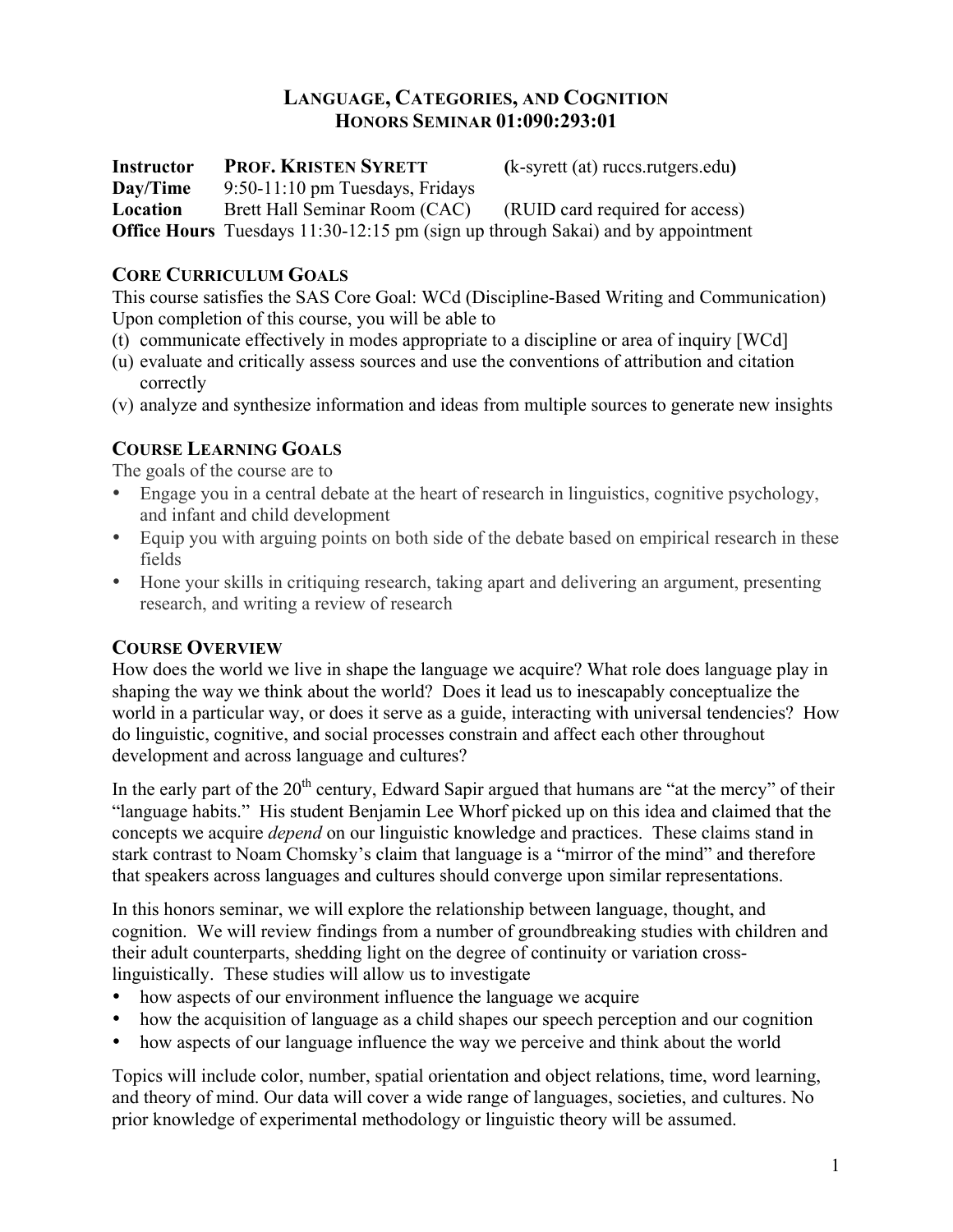## **COURSE FORMAT**

This course is an SAS Honors Interdisciplinary Seminar. As such, it will require active participation and engagement on your part. Each week will be devoted to a topic addressing the relation between language, thought, and cognitive development. **On Tuesdays**, we will typically begin with an introduction to the topic, the linguistic issues related to it, and some review of the experimental work done on this topic, including a critique of the findings based on theoretical assumptions and methodology. **On Fridays**, we will examine the experimental studies and claims in detail, and engage in a discussion of the readings and research. For the first couple of weeks, I will lead us in the "Friday Breakdown." After this, you all will each take a turn leading.

## **ASSESSMENT AND REQUIREMENTS**

Your grade will be based on the following components:

| Attendance and Participation                          | 15%    |
|-------------------------------------------------------|--------|
| In-class Presentation                                 | 25%    |
| Paper (including all paper-related assignments below) | 50%    |
| Peer Feedback Workshop Participation                  | $10\%$ |

#### **Attendance and Participation (15%)**

This class is inherently participatory. Each week, by Thursday evening at 5 pm, you will be required to post something (at least 1 paragraph) to the online discussion forum based on the week's reading and course content. I encourage you to raise questions, pose comments, offer alternative interpretations of the data, and relate the material to other courses and your own linguistic and cultural experiences. I will count on you to have done the readings, to participate in class, and to complete your assignments in a timely manner. Late assignments will not be accepted!

#### **In-class Presentation (25%)**

Each of you will deliver an oral presentation on material covering one of the assigned topics, leading a discussion through. These presentations will begin in early February, after we have covered some course content. To select a date, use the Sign-Up function on the Sakai course site. You should coordinate with me a week before your presentation (e.g., during office hours) so that I can be a resource and provide support for you.

**Paper (50%)** The largest percentage of your grade in this class is based on a paper. Specifications: 15 pages, double spaced, 12-point Times New Roman font, 1″ margins. Papers not meeting these specifications will not be accepted or read!

You will work towards completing your paper in stages.

| Friday, Feb. 21  | Proposal due (2 pages)                                  |
|------------------|---------------------------------------------------------|
| Friday, March 14 | Bibliography due (5-10 annotated references, APA style) |
| Friday, April 11 | Draft 1 of paper due                                    |
| Friday, April 25 | In-class Peer Review Workshop                           |
| Friday, May 9    | Final draft of paper due                                |

## **Peer Feedback Workshop (10%)**

As part of your paper, you will work together for in-class peer review workshop. You will read another student's paper in advance, and share feedback with them in class. If you are absent for this class, you will receive a 0 on this component!

#### 2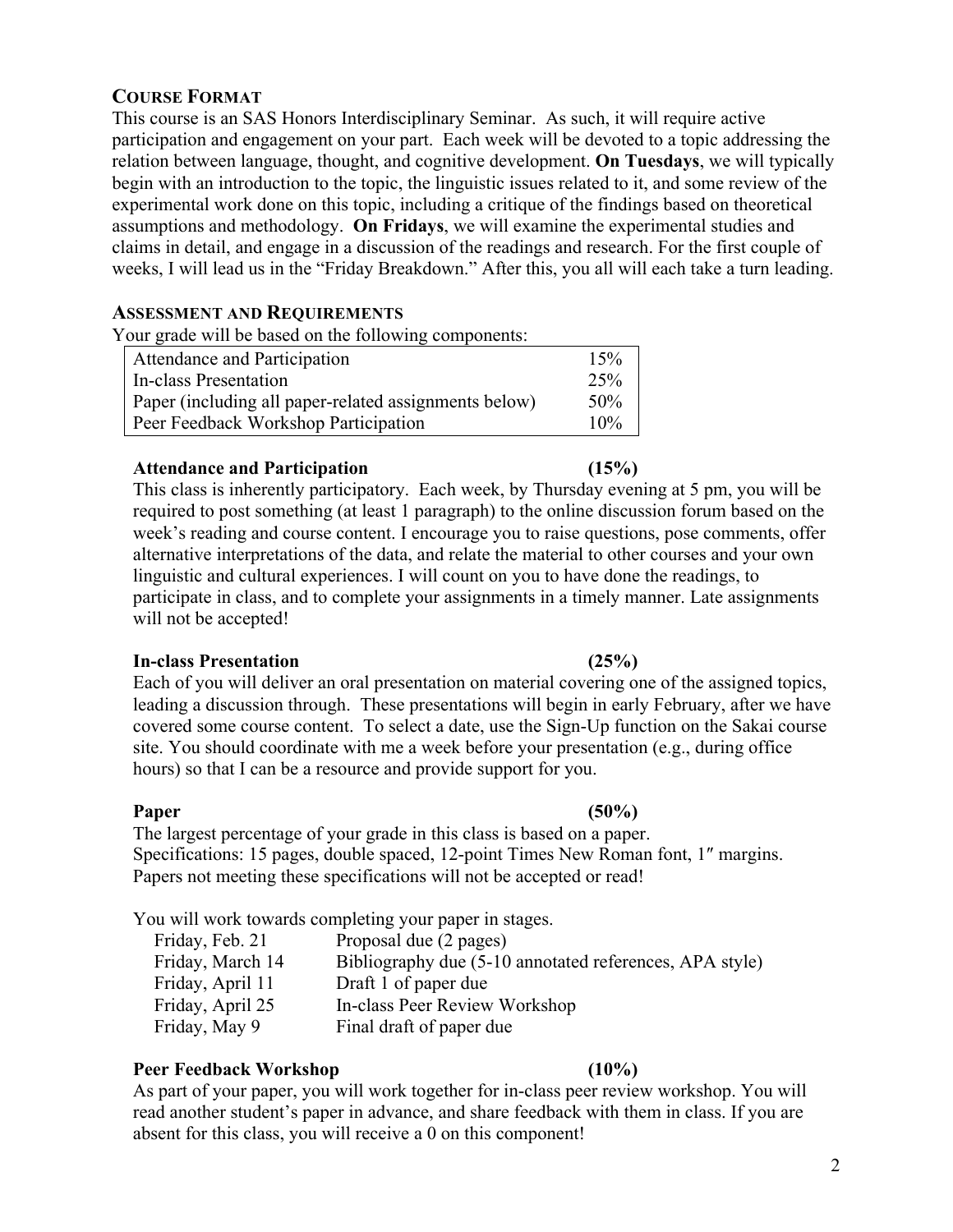## **POLICIES**

All assignments should be uploaded to the Assignments section of Sakai corresponding to the proper assignment and date. You should not bring hard copies of your assignments to hand in in class. Please do not submit an assignment in the in-text window of the assignments area. You may only upload a Word or pdf file (i.e., NOT Notes, rtf, txt, etc.). Your file should be saved as your last name, first name, and the date (e.g., MANNING PEYTON 2\_2\_14.pdf).

You must to adhere to the Honors Program Academic Integrity Policy

(http://www.sashonors.rutgers.edu/academics/integrity-pledge.html), the Rutgers University Code of Student Conduct (http://studentconduct.rutgers.edu), and Rutgers Academic Integrity Policy (http://academicintegrity.rutgers.edu). (Note: the last two links were not working as of the start of classes.)

Any disabilities extenuating circumstances must be discussed with me in advance and handled formally according to University policy (https://ods.rutgers.edu).

Absences should be reported through the online system (https://sims.rutgers.edu/ssra/) so that I receive official notification, and to me personally in advance of class.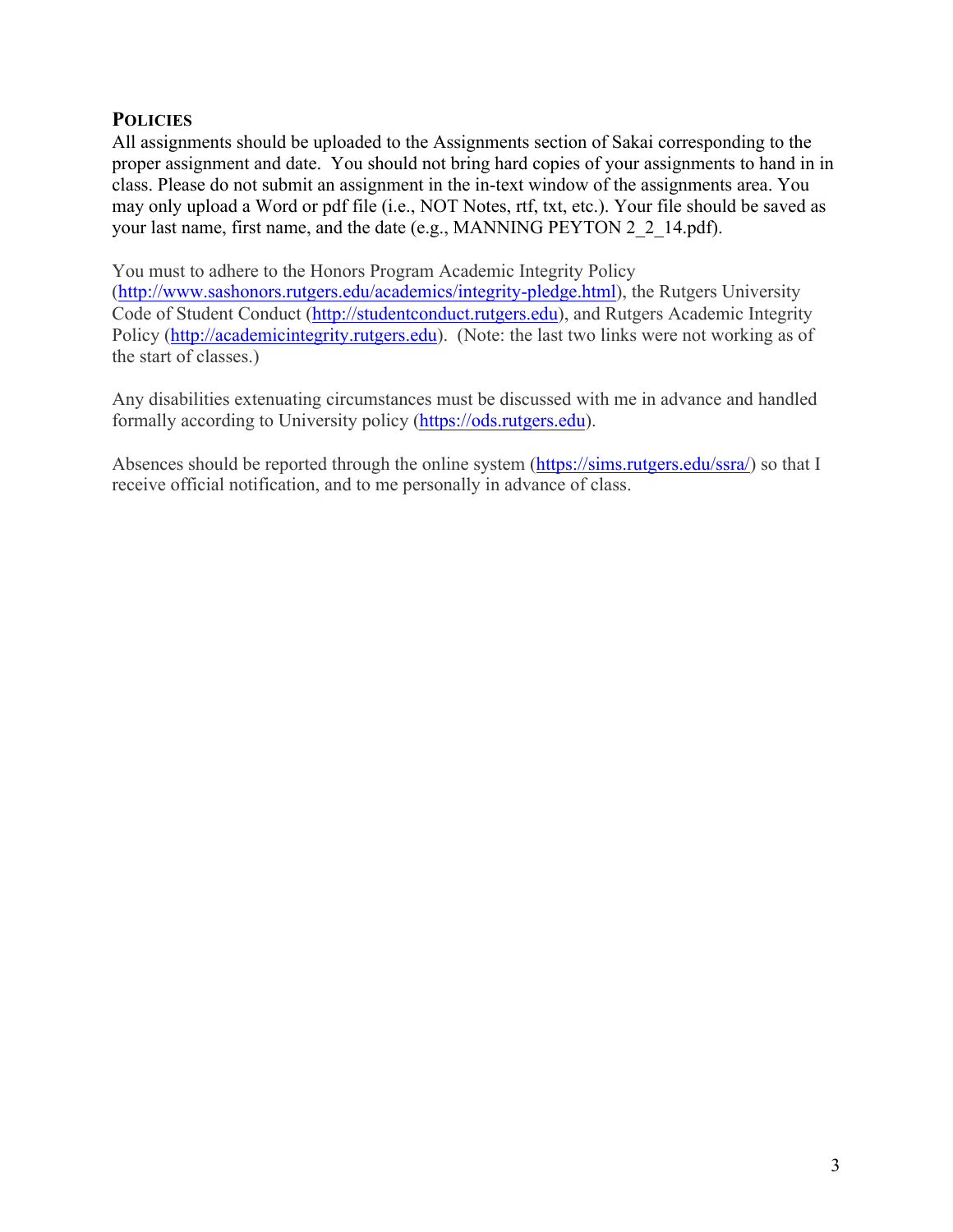| <b>DAY</b> | <b>DATE</b>   | SCHEDULE<br><b>TOPIC</b>         | <b>READING/ASSIGNMENT</b>                                                   |
|------------|---------------|----------------------------------|-----------------------------------------------------------------------------|
| Tuesday    | 1/21          | Introductions, syllabus overview | n/a                                                                         |
| Friday     | 1/24          | Language and Thought, view 1     | Whorf (1939/1956)<br>Slobin (1996)                                          |
| Tuesday    | 1/28          | Language and Thought, view 2     | Gleitman & Papafragou (2012)                                                |
| Friday     | 1/31          |                                  |                                                                             |
| Tuesday    | 2/4           | The Language of Snow             | Robson (2013)<br><b>Martin</b> (1986)                                       |
| Friday     | 2/7           |                                  |                                                                             |
| Tuesday    | 2/11          | <b>Speech Perception</b>         | Werker & Tees (1984/2002)<br>Kuhl et al. (1992)                             |
| Friday     | 2/14          |                                  |                                                                             |
| Tuesday    | 2/18          | Word Learning                    | Soja et al. (1991)<br>Gentner & Boroditsky (2009)                           |
| Friday     | 2/21          |                                  | Proposal due                                                                |
| Tuesday    | 2/25          | Theory of Mind                   | De Villiers (2007)                                                          |
| Friday     | 2/28          |                                  |                                                                             |
| Tuesday    | 3/4           | Number                           | Gordon (2004)<br>Frank et al. (2008)                                        |
| Friday     | 3/7           |                                  |                                                                             |
| Tuesday    | 3/11          | Gender                           | Boroditsky et al. (2003)                                                    |
| Friday     | 3/14          | No Class                         | Bibliography due                                                            |
|            | $3/15 - 3/22$ | No Classes - Spring Break!       |                                                                             |
| Tuesday    | 3/25          | Space (Frame of Reference)       | Brown & Levinson (1993)<br>Li et al. (2011)<br>Majid et al. (2004)          |
| Friday     | 3/28          |                                  |                                                                             |
| Tuesday    | 4/1           | Space (Relations)                | Hespos & Spelke $(2004)$<br>Pyers et al. (2010)                             |
| Friday     | 4/4           |                                  |                                                                             |
| Tuesday    | 4/8           | Color (Universalism)             | Regier et al. (2005), (2009)                                                |
| Friday     | 4/11          | No Class                         | Draft 1 of paper due                                                        |
| Tuesday    | 4/15          | Color (Relativism)               | Roberson et al. (2000)<br>Winawer et al. (20070)                            |
| Friday     | 4/18          |                                  |                                                                             |
| Tuesday    | 4/22          | Motion, Time                     | Papafragou et al. (2002)<br>Boroditsky et al. (2011)<br><b>Brown (2012)</b> |
| Friday     | 4/25          | In-class Peer Review Workshop    |                                                                             |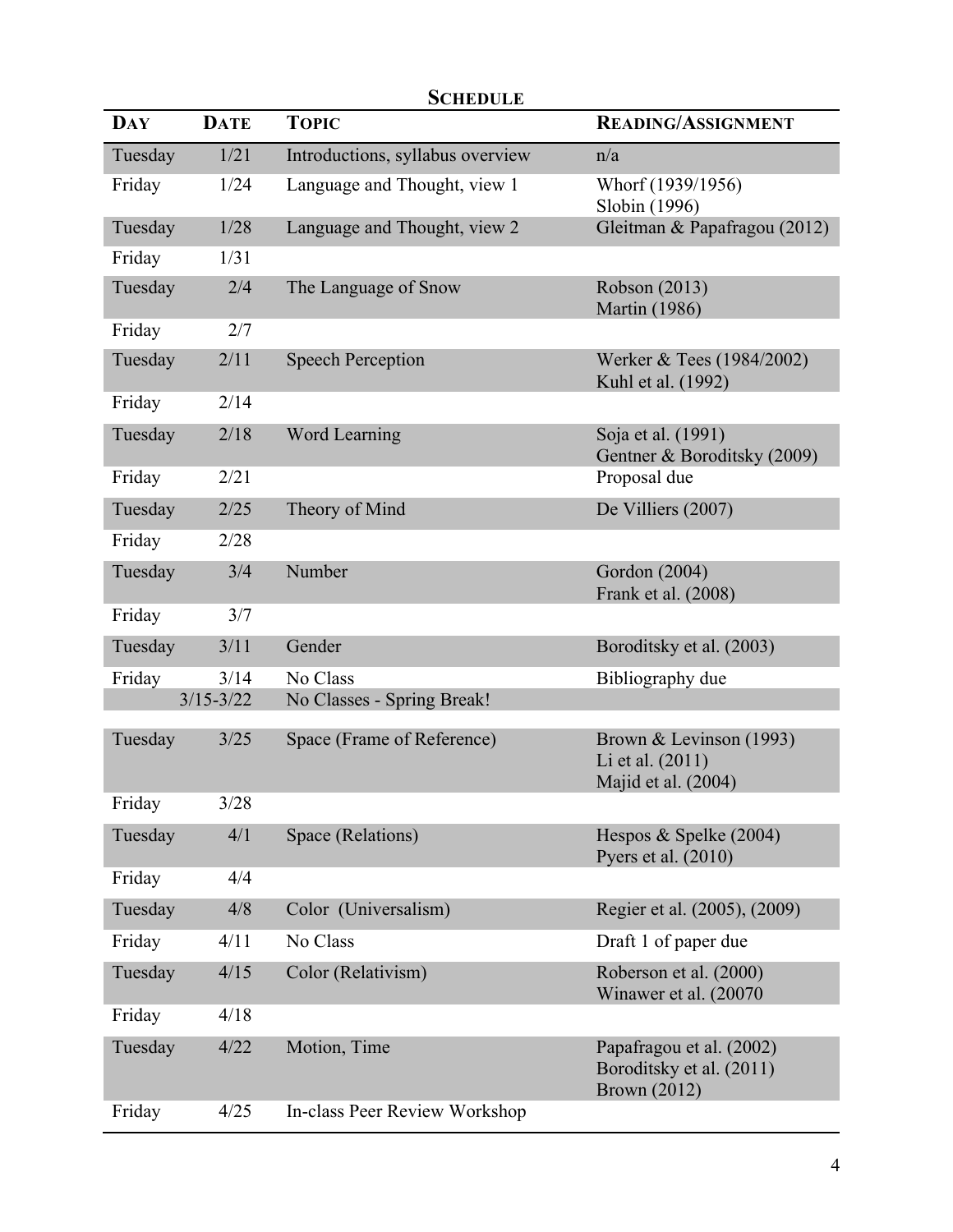| Tuesday | 4/29        | n/a | Class presentations (1)   |
|---------|-------------|-----|---------------------------|
| Friday  | $5/2$ $n/a$ |     | No Class                  |
| Friday  | 5/9         | n/a | Final Draft of Paper Due! |

### **READINGS**

### **FOUNDATIONAL READINGS**

Economist debate between Lera Boroditsky and Mark Liberman: http://www.economist.com/debate/days/view/626

- **Gleitman, Lila, & Papafragou, Anna. (2012).** New perspectives on language and thought. In K. Holyoak & R. Morrison (Eds.), *Cambridge handbook of thinking and reasoning*, 2nd ed. Cambridge: Cambridge University Press.
- Lucy, John. (1997). Linguistic relativity. *Annual review of anthropology*, *26*, 291-312.
- **Slobin, Dan. (1996).** From 'thought and language' to 'thinking for speaking'. In J. Gumperz, & S. C. Levinson (Eds.), *Rethinking linguistic relativity* (pp. 70-96). Cambridge: Cambridge University Press.
- **Whorf, Benjamin Lee. (1939).** The relation of habitual thought and behavior to language. In S. I. Hayakawa (Ed.), *Language, meaning, and maturity: Selections from Etc., a review of general semantics, 1943-1953* (pp. 197-215). New York: Harper. In J. B. Carroll (Ed.), *Language, thought, and reality: Selected writings of Benjamin Lee*

*Whorf* (1956, pp. 134-159). Cambridge, MA: MIT Press.

## **THE LANGUAGE OF SNOW**

- **Martin, Laura. (1986).** Eskimo words for snow: A case study in the genesis and decay of an anthropological example. *American Anthropologist*, *88*, 418-423.
- Pullum, Geoffrey. (1991). *The great Eskimo vocabulary hoax (and other irreverent essays on the study of language* (Chapter 19). Chicago, IL: The University of Chicago Press.
- Pullum, Geoffrey. (1991). Bad science reporting again: The Eskimos are back. Blog entry on Language Log, January 15, 2013.
- **Robson, David. (2013).** There really are 50 Eskimo words for 'snow'. Washington Post article (January 13, 2013).

Woodbury, Anthony. (1991). Counting Eskimo words for snow: A citizen's guide.

#### **SPEECH PERCEPTION**

- Kuhl, Patricia K. (2004). Early language acquisition: Cracking the speech code. *Nature Reviews: Neoroscience*, *5*, 831-843
- **Kuhl, Patricia K., Williams, Karen A., Lacerda, Francisco, Stevens, Kenneth N., & Lindblom, Björn. (1992).** Linguistic experience alters phonetic perception in infants by 6 months of age. Science, 255, 606-608.
- Werker, Janet F., & Lalonde, Chris E. (1988). Cross-language speech perception: Initial capabilities and developmental change. *Developmental Psychology*, *24*, 672-683.
- **Werker, Janet F., & Tees, Richard C. (1984).** Cross-language speech perception: Evidence for perceptual reorganization during the first year of life. *Infant Behavior and Development*, *7*, 49-63. Republished (2002) *Infant Behavior and Development*, *25*, 121-133.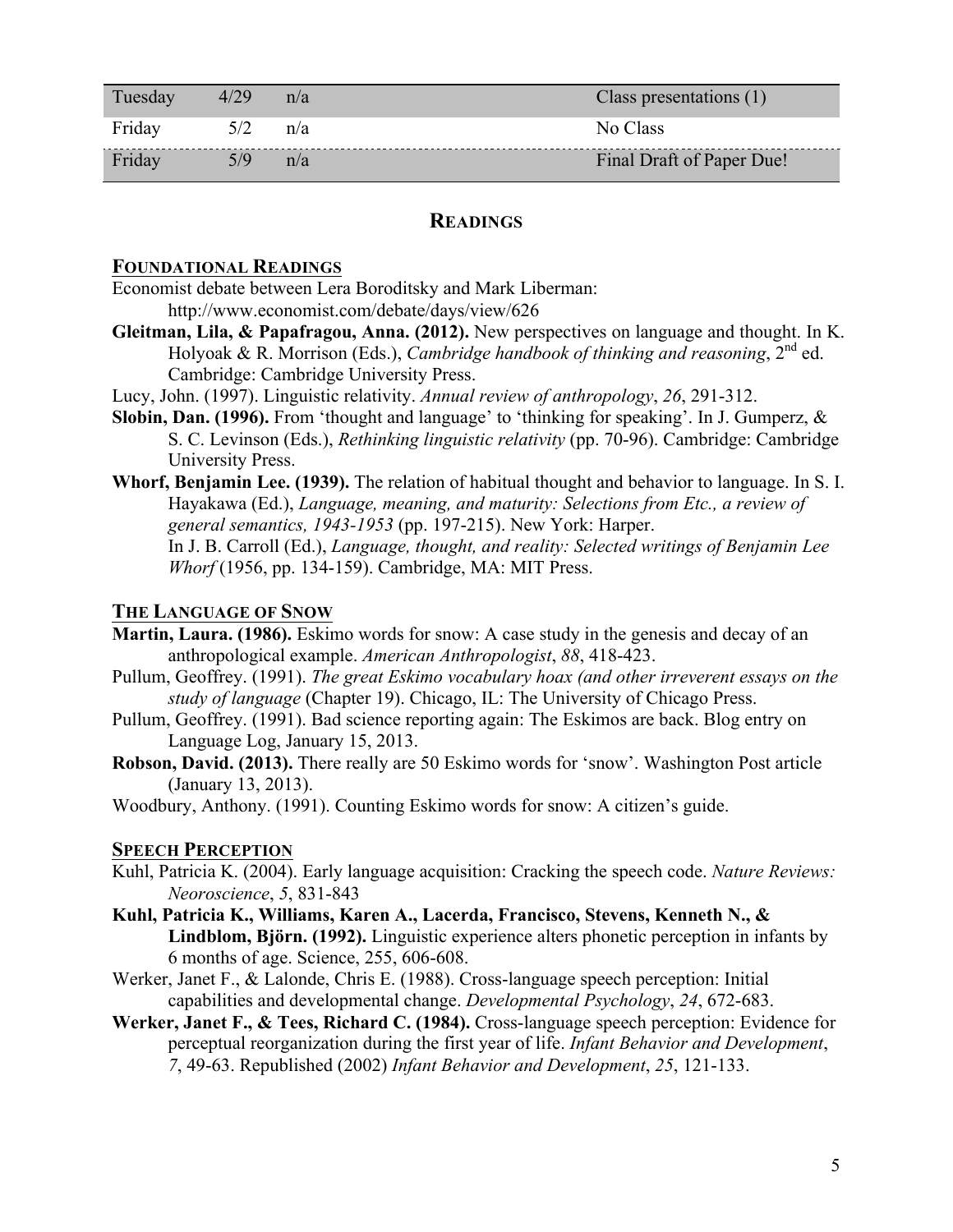## **WORD LEARNING**

- Gentner, Dedre. (1982). Why nouns are learned before verbs: Linguistic relativity versus natural partitioning. In S. A. Kuczaj (Ed.), *Language development: Language, thought, and culture*, Vol. 2 (pp. 301-334). Hillsdale, NJ: Erlbaum.
- **Gentner, Dedre, & Boroditsky, Lera. (2009).** Early acquisition of nouns and verbs: Evidence from Navajo. In V. Gathercole (Ed.) *Routes to Language: Studies in honor of Melissa Bowerman* (pp. 5-36). New York, NY: Taylor & Francis.
- Imai, Mutsumi, Li, Lianjing, Haryu, Etsuko, Okada, Hiroyuki, Hirsh-Pasek, Kathy, & Golinkoff, Roberta. (2008). Novel noun and verb learning in Chinese-, English-, and Japanesespeaking children. *Child Development*, *79*, 979-1000.
- Imai, Mutsumi, & Gentner, Dedre. (1997). A cross-linguistic study of early word meaning: Universal ontology and linguistic influence. *Cognition*, *62*, 169-200.
- **Soja, Nancy, Carey, Susan, & Spelke, Elizabeth. (1991).** Ontological categories guide young children's inductions of word meaning: Object terms and substance terms. *Cognition*, *38*, 179-211.

## **THEORY OF MIND**

**De Villiers, Jill. (2007).** The interface of language and Theory of Mind. *Lingua*, *117*, 1858-1878. De Villiers, Jill G., & de Villiers, Peter A. (2002). Language for thought: Coming to understand false beliefs. *Proceedings of Whither Whorf symposium,* Northeastern University.

De Villiers, Jill G., & Pyers, Jennie E. (2002). Complements to cognition: a longitudinal study of the relationship between complex syntax and false-belief-understanding. *Cognitive Development*, *17*, 1037-1060.

# **NUMBER**

- Everett, Daniel L. (2005). Cultural constraints on grammar and cognition in Pirahã: Another look at the design features of human language. *Current Anthropology*, *46*, 621-646.
- **Frank, Michael C., Everett, Daniel L., Fedorenko, Evelina, & Gibson, Edward. (2008).** Number as a cognitive technology: Evidence from Pirahã language and cognition. *Cognition*, *108*, 819-824.
- **Gordon, Peter. (2004).** Numerical cognition without words: Evidence from Amazonia. *Science*, *306*, 496-499. (see also additional supplemental material)
- Nevins, Andrew, Pesetsky, David, & Rodrigues, Celine. (2009). Pirahã exceptionality: A reassessment. *Language*, *85*, 355-404.

# **GENDER**

**Boroditsky, Lera, Schmidt, Lauren A., & Phillips, Webb. (2003).** Sex, syntax, and semantics. In D. Gentner & S. Goldin-Meadow (Eds.,) *Language in Mind: Advances in the study of Language and Thought* (pp. 61-79)*.* Cambridge, MA: MIT Press.

# **SPACE (FRAME OF REFERENCE)**

- Brown, Penelope, & Levinson, Stephen. (1992). 'Left' and 'Right' in Tenejapa: Investigating a Linguistic Conceptual Gap. *Zeitschrift fur Phonetik, Sprachwissenschaft und Kommunikationsforschung*, *45*, 590-611.
- **Brown, Penelope, & Levinson, Stephen. (1993).** Linguistic and non-linguistic coding of spatial arrays: Explorations in Mayan cognition. Cognitive Anthropology Research Group, Max Planck Institute for Psycholinguistics, Working Paper No. 24.
- Levinson, Stephen C., Kita, S., Haun, D. B. M., & Rasch, B. H. (2002). Returning the tables: Language affects spatial reasoning. *Cognition*, *84*, 155-188.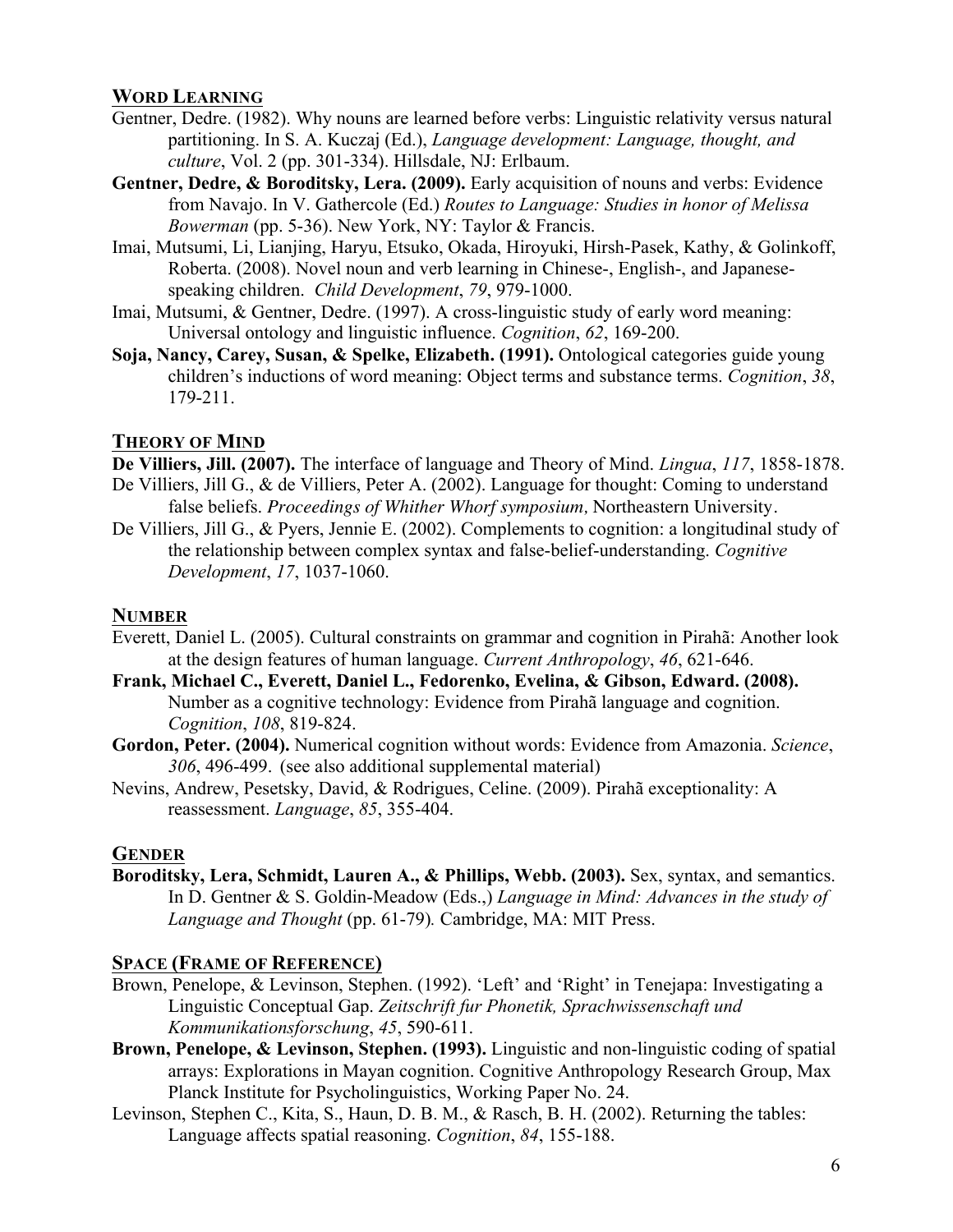- Li, Peggy, & Gleitman, Lila. (2002). Turning the tables: Language and spatial reasoning. *Cognition*, *83*, 265-294
- **Li, Peggy, Abarbanell, Linda, Gleitman, Lila, & Papafragou, Anna. (2011).** Spatial reasoning in Tenejapan Mayans. *Cognition*, *120*, 33-53.
- **Majid, Asifa, Bowerman, Melissa, Kita, Sotaro, Haun, Daniel B.M., & Levinson, Stephen C. (2004).** Can language restructure cognition? The case for space. *Trends in Cognitive Science*, *8*, 108-114.
- Niraula, Shanta, Mishra, Ramesh C., & Dasen, Pierre R. (2004). Linguistic relativity and spatial concept development in Nepal. *Psychology and Developing Societies*, *16*, 99-124.
- Wassmann, Jurg, & Dasen, Pierre R. (1998). Balinese spatial orientation: Some empirical evidence for moderate linguistic relativity. *The Journal of the Royal Anthropological Institute*, *4*, 689-711.

## **SPACE (RELATIONS)**

- Choi, Soonja, McDonough, Laraine, Bowerman, Melissa, & Mandler, Jean M. (1999). Early sensitivity to language-specific spatial categories in English and Korean. *Cognitive Development*, *14*, 241-268.
- **Hespos, Susan J., & Spelke, Elizabeth. (2004).** Conceptual precursors to language. *Nature*, *430*, 453-456.
- Norbury, Heather M., Waxman, Sandra R., & Song, Hyng-Joo. (2008). *Tight* and *loose* are not created equal: An asymmetry underlying the representation of *fit* in English- and Koreanspeakers. *Cognition*, *109*, 316-325.
- **Pyers, Jennie E., Shusterman, Anna, Senghas, Ann, Spelke, Elizabeth S., & Emmorey, Karen. (2010).** Evidence from an emerging sign language reveals that language supports spatial cognition. *Proceedings of the National Academy of Sciences (PNAS)*, *107*, 12116- 12120.

## **COLOR**

- Kay, Paul, & Regier, Terry. (2003). Resolving the question of color naming universals. *Proceedings of the National Academy of Sciences (PNAS)*, *100*, 9085-9089.
- **Regier, Terry, Kay, Paul, & Cook, Richard S. (2005).** Focal colors are universal after all. *Proceedings of the National Academy of Sciences (PNAS)*, *102*, 8386-8391.
- **Regier, Terry, Kay, Paul, & Khetarpal. (2009).** Color naming and the shape of color space. *Language*, *85*, 884-892.
- Roberson, Debi, Davidoff, Jules, Davies, Ian R., & Shapiro, Laura R. (2004). The development of color categories in two languages: A longitudinal study. *Journal of Experimental Psychology: General*, *133*, 554-571.
- **Roberson, Debi, Davies, Ian R., & Davidoff, Jules. (2000).** Color categories are not universal: Replications and new evidence from a stone-age culture. *Journal of Experimental Psychology: General*, *129*, 369-398.
- Roberson, Debi, & Hanley, J. Richard. (2010). Relatively speaking: An account of the relationship between language and thought in the color domain. In B.C. Malt  $& P$ . Wolff (Eds.), *Words and the mind: How words capture human experience* (pp. 183-198). New York: Oxford University Press.
- **Winawer, Jonathon, Witthoft, Nathan, Frank, Michael C., Wu, Lisa, Wade, Alex R., & Boroditsky, Lera. (2007).** Russian blues reveal effects of language on color discrimination. *Proceedings of the National Academy of Sciences (PNAS)*, *104*, 7780- 7785.